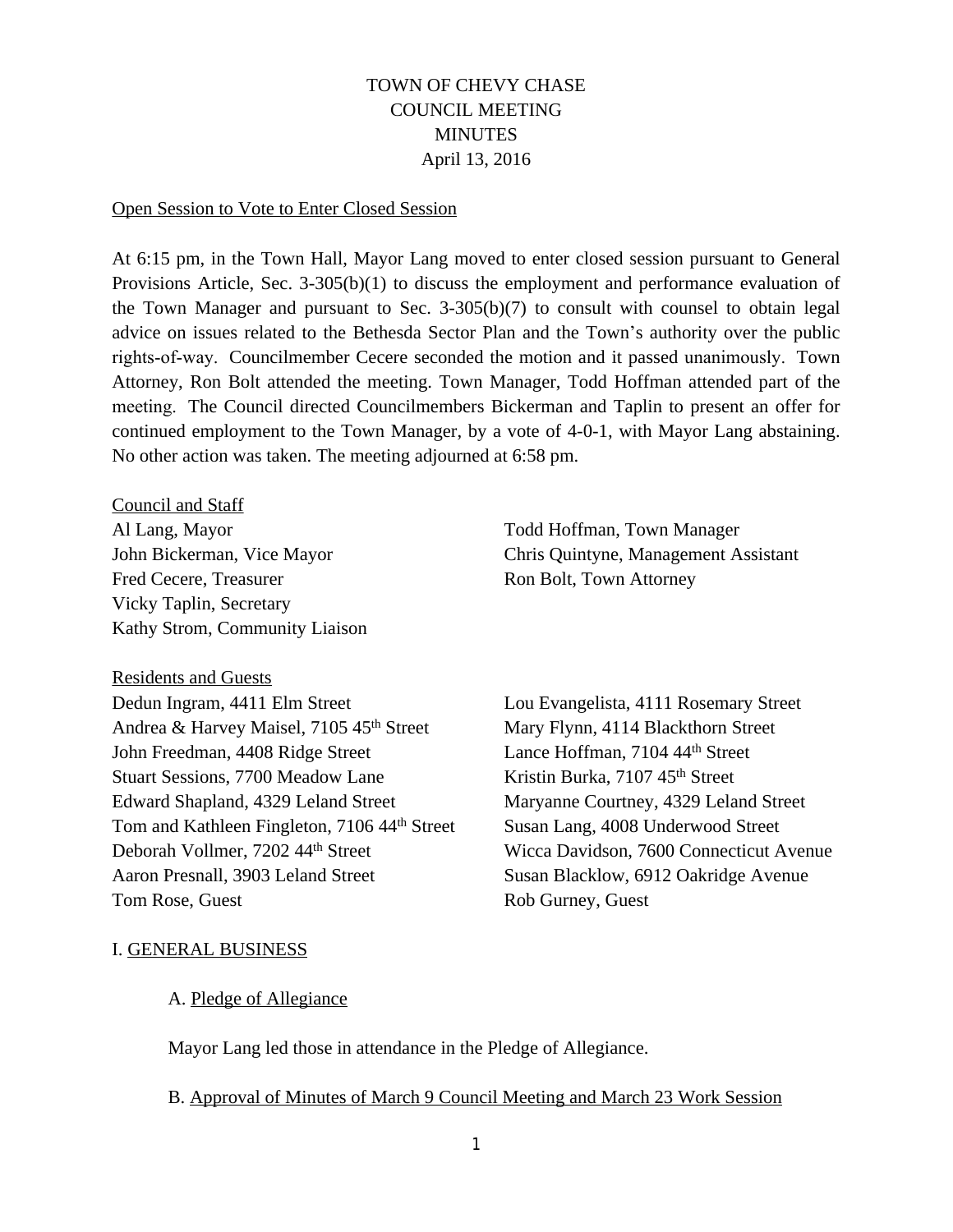Councilmember Bickerman made a motion to approve the minutes of the March 9 Council meeting and the March 23 work session. Councilmember Taplin seconded the motion, and it passed unanimously.

## C. Approval of March 2016 Financial Report

Councilmember Cecere discussed the March 2016 financial report. Mayor Lang made a motion to approve the report. Councilmember Cecere seconded the motion, and it passed unanimously.

## D. Town Manager's Report

Town Manager Todd Hoffman reported on the initiatives undertaken by staff over the past month. Council directed the Town Manager to schedule a public meeting within the next two weeks related to the upcoming utility work.

## II. PUBLIC COMMENTS

John Freedman, 4408 Ridge Street, commented on strengthening regulations on street curb entrances.

Dedun Ingram, 4411 Elm Street, asked for an update on the most recent Purple Line Mitigation Ad Hoc committee meeting and commented on floating zones.

Stuart Sessions, 7700 Meadow Lane, commented on floating zones and the Land Use committee report to the Town Council.

Deborah Vollmer, 7202 44<sup>th</sup> Street, commented on the status of surface parking lots 10 and 24 and proposed conducting a survey of residents on their use.

### III. VARIANCE HEARINGS

# A. Variance Request, 6912 Oakridge Avenue, Front Yard Setback

Town Manager Todd Hoffman reported that Susan Blacklow, 6912 Oakridge Avenue, was requesting a variance to install a generator at her home.

The applicant described the plan and the need for the variance.

One resident asked a question: Deborah Vollmer, 7202 44th Street.

Council discussed the request.

Councilmember Bickerman made a motion to approve the variance. Councilmember Cecere seconded the motion, and it passed unanimously.

B. Variance Request, 7105 45<sup>th</sup> Street, Rear Yard Setback

Town Manager Todd Hoffman reported that Harvey Maisel and Andrea Boyarsky-Maisel , 7105 45th Street, were requesting a variance to install a generator at their home.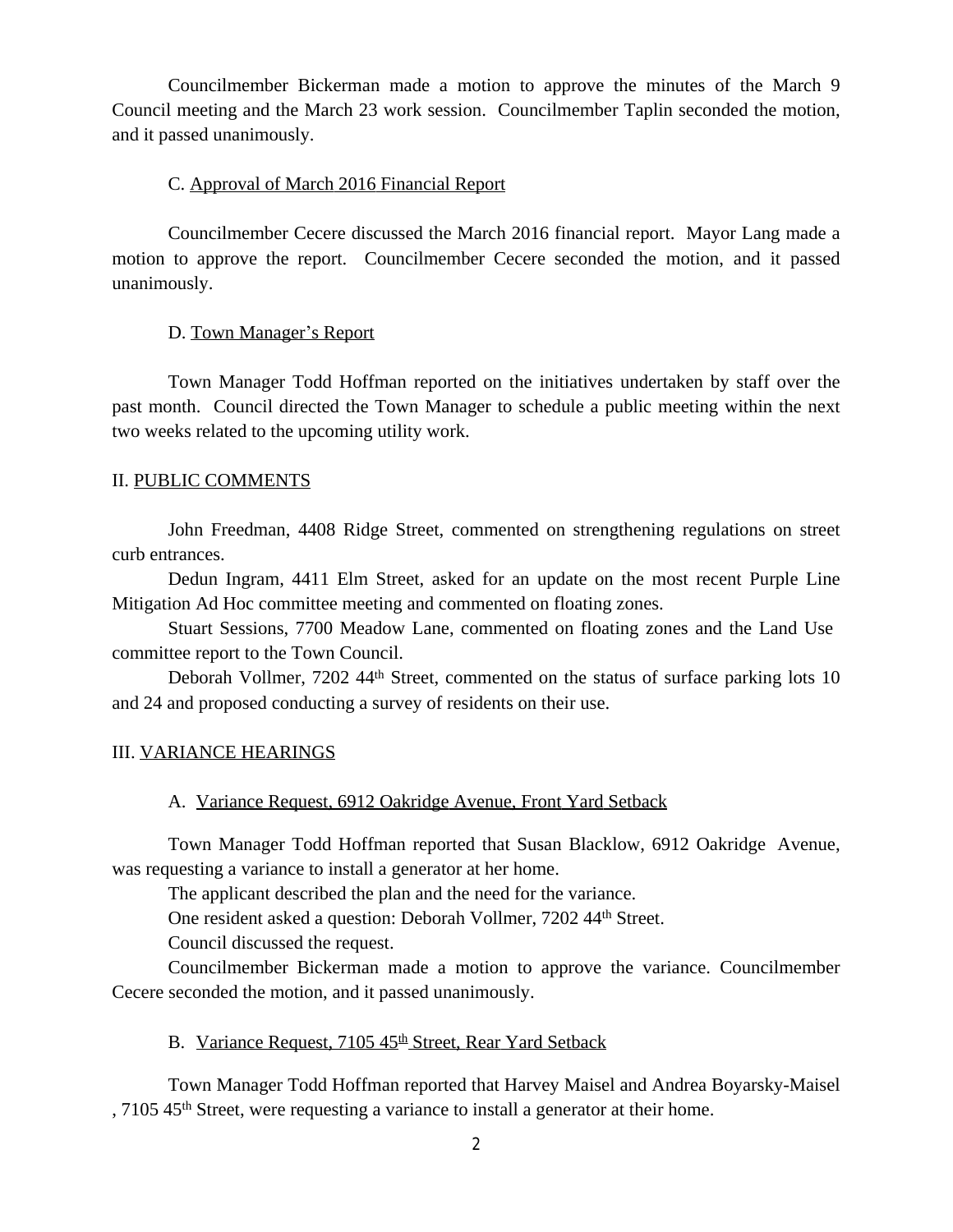The applicants described the plan and the need for the variance.

Several residents made comments: Tom Fingleton, 7106 44<sup>th</sup> Street; Lance Hoffman, 7104 44th Street; Kristin Burka, 7107 45th Street; and Dedun Ingram, 4411 Elm Street.

Council discussed the request.

Mayor Lang made a motion to approve the variance with the condition that the generator not exceed a noise limit of 50 decibels at the nearest receiving property line. Councilmember Cecere seconded the motion. Mayor Lang moved to amend the motion to include that the applicants will supply expert data to confirm the noise limit. The motion, as amended, passed unanimously.

### C. Variance Request, 4329 Leland Street, Side Yard Setback

Town Manager Todd Hoffman reported that Edward Shapland and Maryanne Courtney, 4329 Leland Street, were requesting a variance to construct a screened porch, with an enclosed storage area beneath, at their home.

The applicants described the plan and the need for the variance.

There were no comments from residents.

Council discussed the request.

Mayor Lang made a motion to approve the variance. Councilmember Bickerman seconded the motion, and it passed unanimously.

## IV. COUNCIL DISCUSSIONS & ACTIONS

# A. Approval of Proposed FY17 Budget and Tax Rates

Mayor Lang made a motion to approve the proposed FY17 budget and tax rates. Councilmember Taplin seconded the motion, and it passed unanimously.

### B. Introduction of FY17 Budget and Tax Rate Ordinance

Councilmember Bickerman made a motion to introduce the FY17 budget and tax rate ordinance. Mayor Lang seconded the motion, and it passed unanimously.

# C. Approval of Agreement with Montgomery County to Implement the Comcast Cable Franchise

Councilmember Bickerman made a motion to approve the agreement with Montgomery County to implement the Comcast cable franchise. Mayor Lang seconded the motion, and it passed unanimously.

D. Approval of Amended Agreement with Montgomery County to Implement the Verizon Cable Franchise